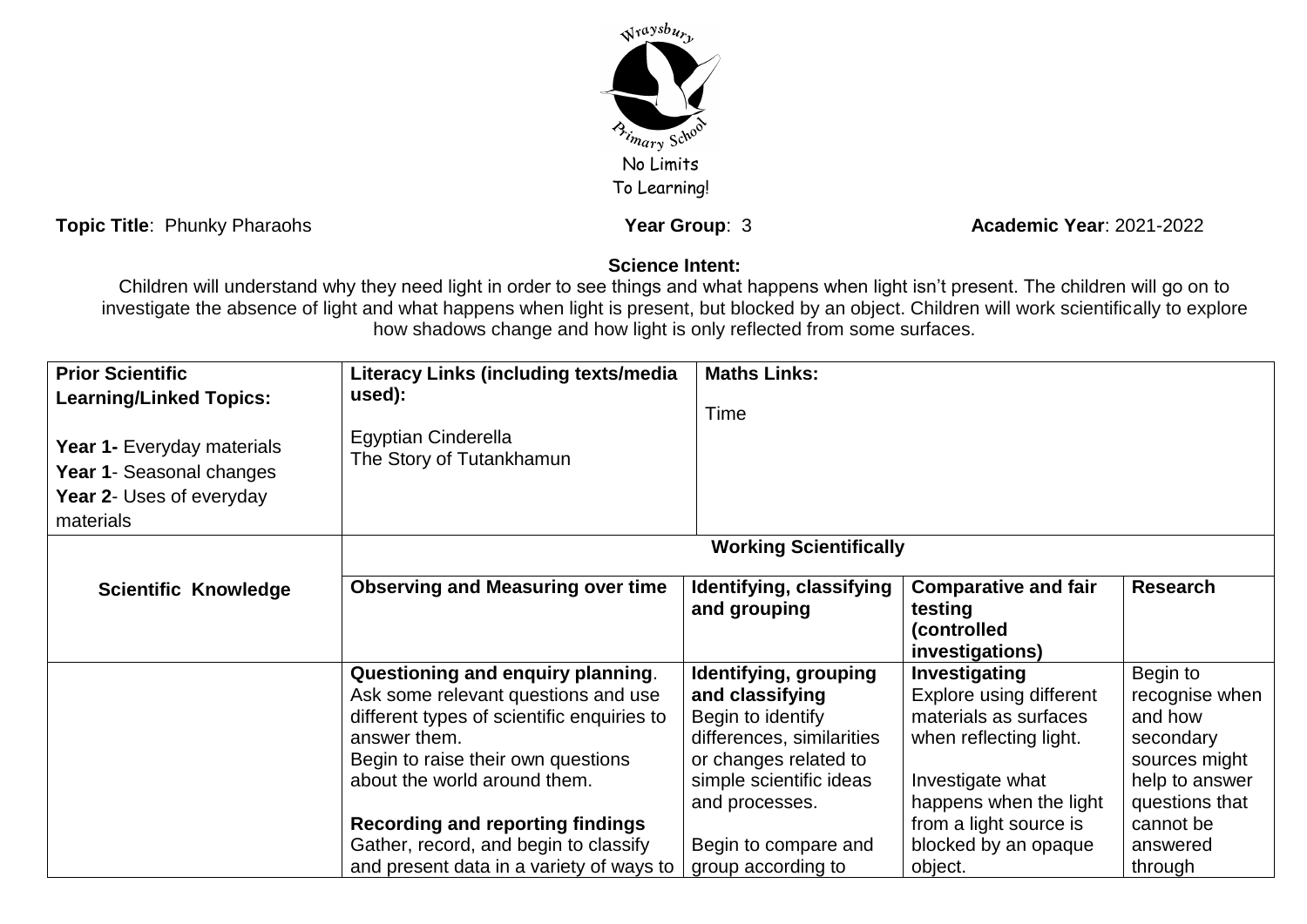

|                                          | help in answering questions.<br>Begin to record findings using simple<br>scientific language, drawings, labelled<br>diagrams, keys, bar charts and tables.<br>Begin to record results in tables and<br>bar charts.<br><b>Conclusions</b><br>Begin to use results to draw simple<br>conclusions, make predictions for new<br>values, suggest improvements and<br>raise further questions.<br>Begin to use straightforward scientific<br>evidence to answer questions or to<br>support their findings.<br>With help, begin to look for changes,<br>patterns, similarities and differences in<br>their data in order to draw simple<br>conclusions and answer questions. | behaviour or properties,<br>based on testing. | Use scientific<br>knowledge to measure<br>how shadows change<br>and give reasons for<br>this. | practical<br>investigations. |
|------------------------------------------|-----------------------------------------------------------------------------------------------------------------------------------------------------------------------------------------------------------------------------------------------------------------------------------------------------------------------------------------------------------------------------------------------------------------------------------------------------------------------------------------------------------------------------------------------------------------------------------------------------------------------------------------------------------------------|-----------------------------------------------|-----------------------------------------------------------------------------------------------|------------------------------|
| <b>Content:</b>                          |                                                                                                                                                                                                                                                                                                                                                                                                                                                                                                                                                                                                                                                                       |                                               |                                                                                               |                              |
| What is Light?                           |                                                                                                                                                                                                                                                                                                                                                                                                                                                                                                                                                                                                                                                                       |                                               |                                                                                               |                              |
| <b>Reflective Surfaces and Materials</b> |                                                                                                                                                                                                                                                                                                                                                                                                                                                                                                                                                                                                                                                                       |                                               |                                                                                               |                              |
| The Sun                                  |                                                                                                                                                                                                                                                                                                                                                                                                                                                                                                                                                                                                                                                                       |                                               |                                                                                               |                              |
| <b>Shadows</b>                           |                                                                                                                                                                                                                                                                                                                                                                                                                                                                                                                                                                                                                                                                       |                                               |                                                                                               |                              |
| <b>Investigating Shadows</b>             |                                                                                                                                                                                                                                                                                                                                                                                                                                                                                                                                                                                                                                                                       |                                               |                                                                                               |                              |